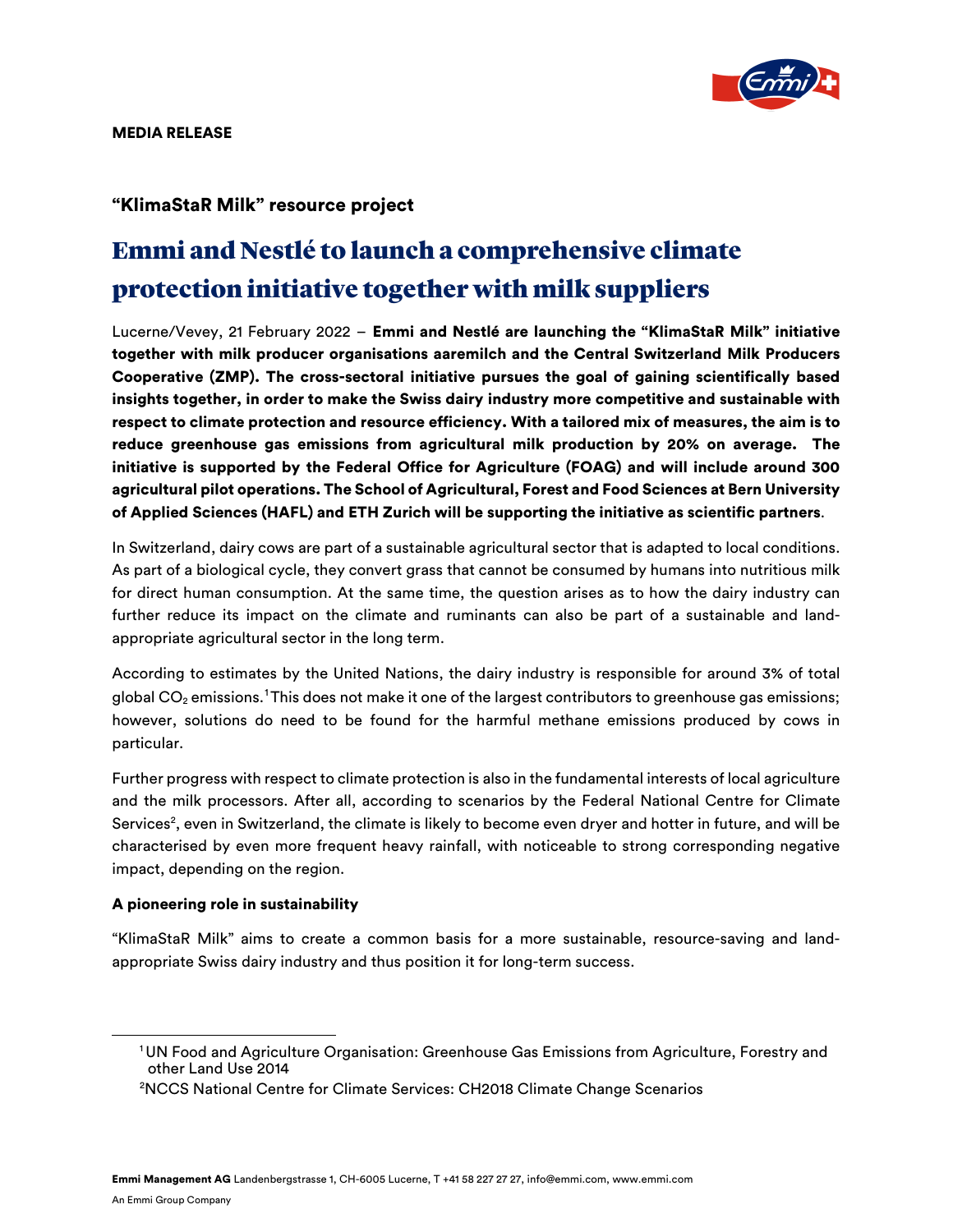

To this end, Nestlé, Emmi, aaremilch and ZMP – four major players in the Swiss dairy industry – have joined forces. Because the initiative aims to improve sustainability in the use of natural resources and its findings promise benefits and impact through the project, this project is also supported with financial assistance by the Federal Office for Agriculture (FOAG) as part of the Resource Programme for Agriculture (AgricA Art. 77a).

By joining forces, the initiators want to contribute towards further reducing the environmental footprint of milk and thus also of dairy products, and, in turn, also to meet a growing need felt by consumers. To this end, the initiative also starts at the very beginning of the supply chain: milk production itself. Around 300 farms are to be involved in the project and supported by research and milk processors.

#### 20% less greenhouse gas emissions

With the help of various measures, the project partners aim to reduce greenhouse gas emissions from milk production by 20%. To achieve this goal, four key points are being addressed: feed, herd management, energy, and farmyard manure. To measure progress, scientifically based survey methods and specially developed analysis technologies will be used.

The project sponsors have also set ambitious reduction targets of 20% in the feed-food competition, i.e. the situation in which food that would also be suitable for human consumption is used to feed animals. This is the case, for example, when wheat is fed to cows. Land competition occurs when feed comes from cropland that could also be used to grow food. The aim is to reduce these undesirable interactions with the aid of resource-saving feed methods and roughage-based dairy farming.

#### Positive incentives for dairy producers

Interested producers can now find out more about the initiative and register to take part via a specially set-up website [\(klimastar-milch.ch\)](https://www.klimastar-milch.ch/teilnahme). They receive a practical and farm-specific analysis of the carbonfootprint for their milk. This is then used to develop individual, land-appropriate emission reduction strategies. Dairy producers are free to choose what measures they take and receive positive incentives for implementation via an impact-oriented bonus model.

The innovative initiative is intended to run for six years. From the scientifically supported results obtained in this way, all those involved hope to gain partnership-based insights that will allow for implementation of targeted measures beyond the scope of the project and thus help to further reduce the greenhouse gas emissions of the Swiss dairy industry, which are rather moderate by international standards.

The "KlimaStaR Milk" project contributes towards the respective climate ambitions of Emmi and Nestlé, which are both aiming to become climate-neutral by 2050. Both Emmi and Nestlé are pursuing further climate protection targets of their own.

Gabriele Schachermayr, Assistant Director of the FOAG, comments on the initiative: "With this project, solutions for a more climate-friendly dairy industry are to be tested in practice and developed further together with the partners involved in the value chain. The aim is to reduce greenhouse gas emissions in dairy production, and at the same time reduce land and food competition. We expect a very large increase in knowledge in this regard. This is important in order to achieve more sustainable, land-appropriate and productive agriculture."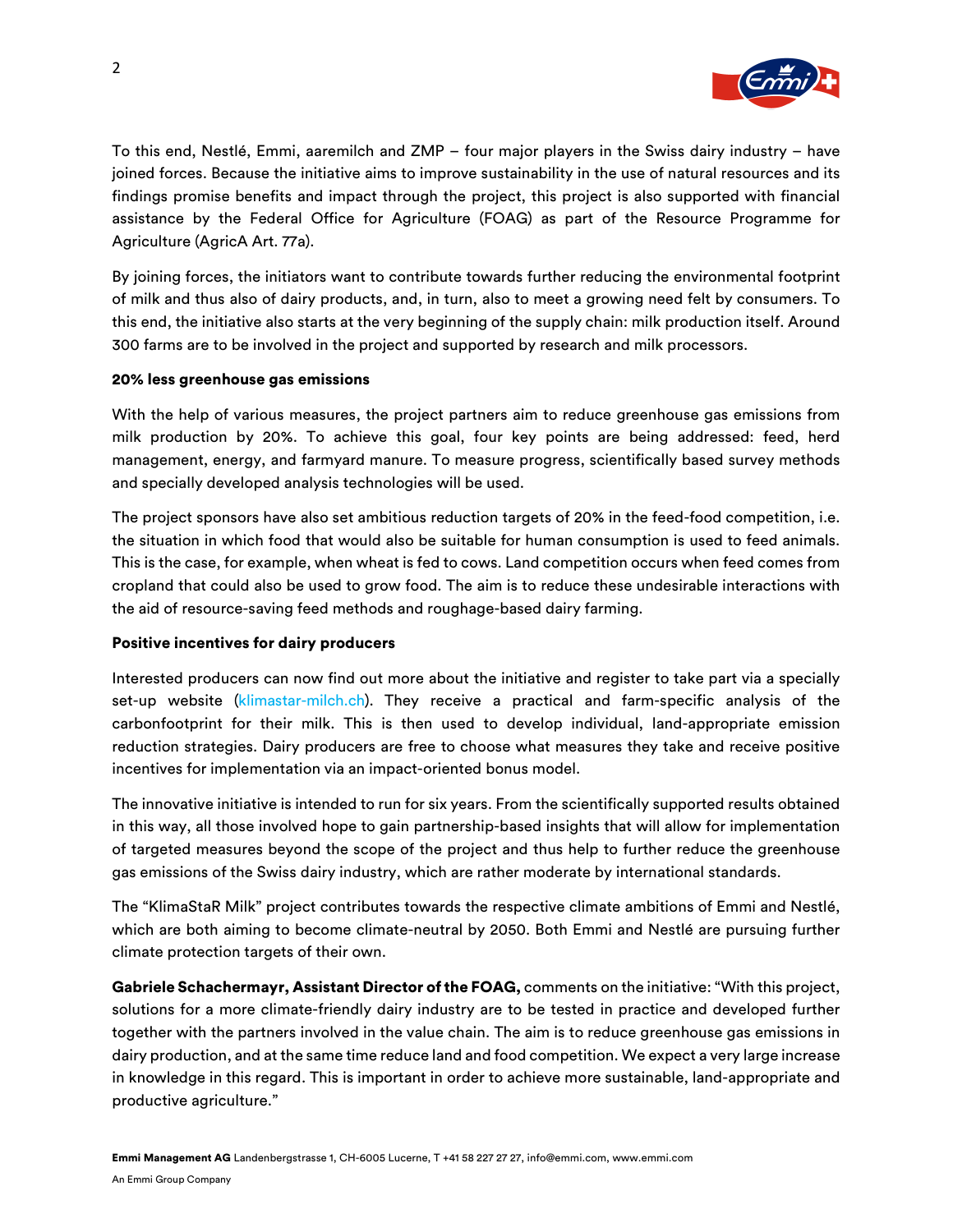

Marc Heim, Emmi Executive Vice President Switzerland, comments: "Only by working together will we be able to advance effective climate protection solutions. As Switzerland's leading milk processor, we are aware of our responsibility to operate our business in a resource-efficient, socially and ecologically sustainable way. I am convinced that the partnership-based initiative will help us gain a better understanding of complex interrelationships and provide fact-based insights, so that together we can strengthen the tradition of a sustainably oriented Swiss dairy industry also for generations to come."

Daniel Imhof, Head of Agricultural Affairs at Nestlé Switzerland, says: "Climate protection can only be achieved by joining forces. We are therefore pleased to be able to pull our weight here together with Emmi and make a contribution towards sustainable Swiss dairy farming. Cow's milk has been an important resource for us since the birth of Nestlé and remains indispensable in the manufacture of infant nutrition and other products at our factory in Konolfingen. We don't want to replace our cows, but rather help to improve their environmental footprint."

Thomas Grüter, President of the ZMP, explains: "To reduce greenhouse gas emissions in agriculture, the entire value chain must play its part – from consumption to raw material production. Our milk is produced in and with nature – our dairy cows are part of it. It is therefore in our own fundamental interests to contribute to the climate targets. Milk production here is already grassland-based and landappropriate. With KlimaStaR, we want to gain further scientifically sound knowledge on possible conflicting targets and for impactful measures to effectively align our milk production in a sustainable way."

Rudolf Bigler, Chairman of the Board at aaremilch AG and an active milk producer: "Since 2014, aaremilch AG has been strongly committed to climate protection and has done some pioneering work. We do not shy away from tackling complex issues since we are convinced that Swiss milk is a very sustainable and healthy food staple."

#### Downloadmaterial and further information

- [Website KlimaStaR](https://www.klimastar-milch.ch/teilnahme)
- **[Website Nestlé](https://www.nestle.ch/de)**
- [Website ZMP](https://www.zmp.ch/)
- [Website Aaremilch](https://www.aaremilch.ch/de/engagement/)
- [Website AgroCleanTech](https://www.agrocleantech.ch/de/)
- Website University [of Applied Sciences for Agricultural, Forest and Food Ciences \(HAFL\)](https://www.bfh.ch/hafl/en/)
- [ETH Zürich](https://ethz.ch/en.html)
- [General images relating to Emmi](https://mediabox.emmi.ch/)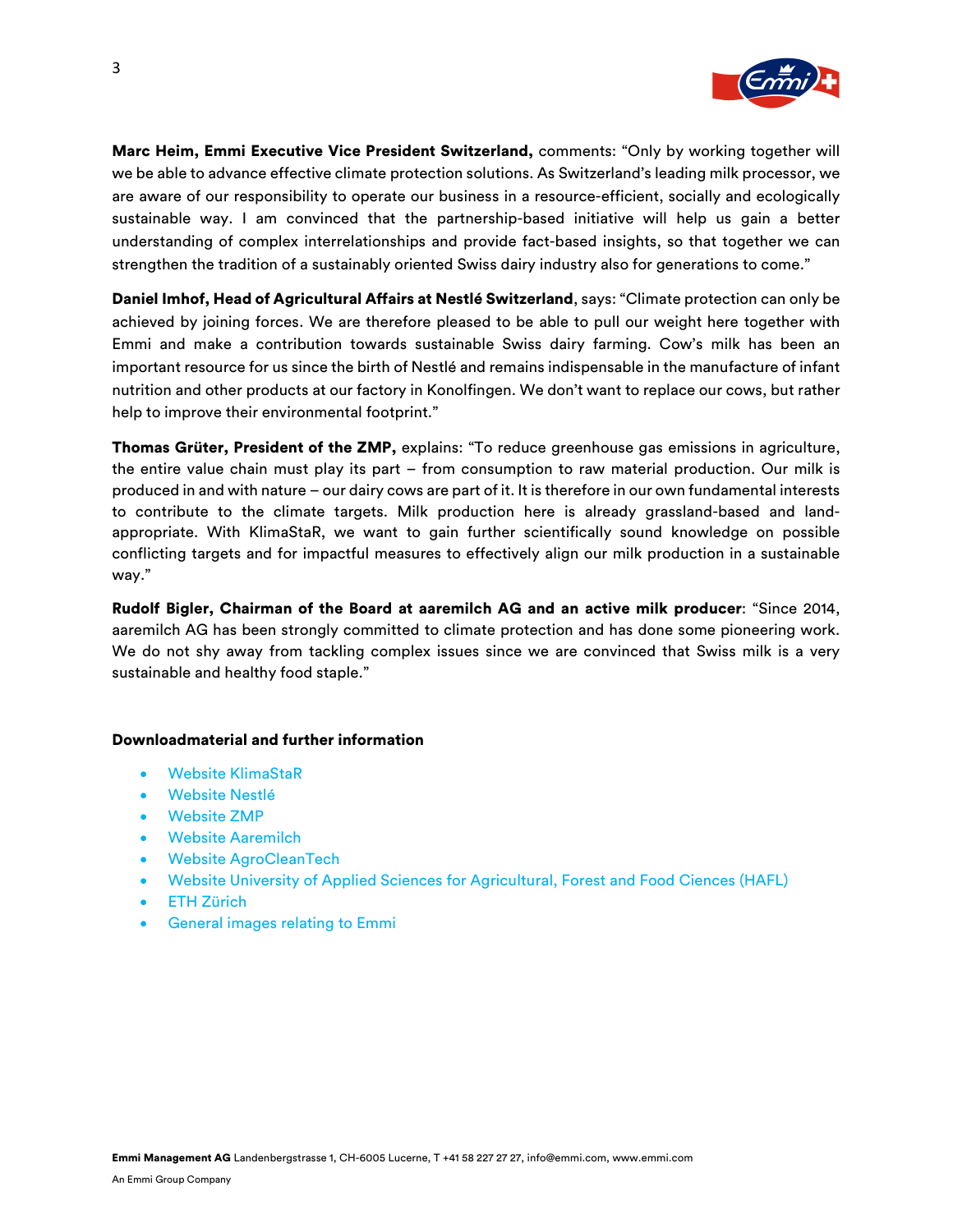

#### Contacts for Media Representatives

| Emmi:               | Markus Abt, Head of Corporate Communications<br>media@emmi.com                                     |
|---------------------|----------------------------------------------------------------------------------------------------|
| Nestlé Switzerland: | Inge Gratzer, Media Relations<br>presse@ch.nestle.com                                              |
| Aaremilch:          | Andreas Stämpfli, Head of Milk Purchasing/Added Value Programmes<br>andreas.staempfli@aaremilch.ch |
| ZMP:                | Carol Aschwanden, Head of Communication<br>carol.aschwanden@zmp.ch                                 |
| AgroCleanTech:      | Priska Stierli, Co-Managing Director<br>priska.stierli@agrocleantech.ch                            |

#### About Emmi

Emmi is the leading milk processor in Switzerland. The company dates back to 1907, when it was founded by 62 dairy farming cooperatives around Lucerne. Over the past 20 years, Emmi has grown into an international, listed group with a leading market position and strong brand concepts, such as Emmi Caffè Latte and Kaltbach cheese. It has for many years pursued a successful strategy based on three pillars: strengthening its Swiss domestic market, international growth and cost management. Throughout its corporate history, Emmi's keen awareness of its responsibility to society, animal welfare and the environment has been fundamental to its mission.

In Switzerland, Emmi manufactures a comprehensive range of dairy products for its own brands and private label products for customers, including leading exports such as Emmi Caffè Latte and Kaltbach. In other countries, its products – mainly speciality products – are manufactured locally. Alongside cow's milk, it also processes goat's and sheep's milk. In Switzerland, the Emmi Group has 25 production sites. Abroad, Emmi and its subsidiaries have a presence in 14 countries, 8 of which have production facilities.

Emmi exports products from Switzerland to around 60 countries. Its business activities focus on the Swiss domestic market as well as western Europe and the American continent. Of the annual sales of CHF 3.9 billion – around 10% of which stem from organic products – just over 40% are generated in Switzerland and the remainder in international business. Emmi employs over 9,000 people worldwide, around 70% of whom work at locations outside Switzerland.